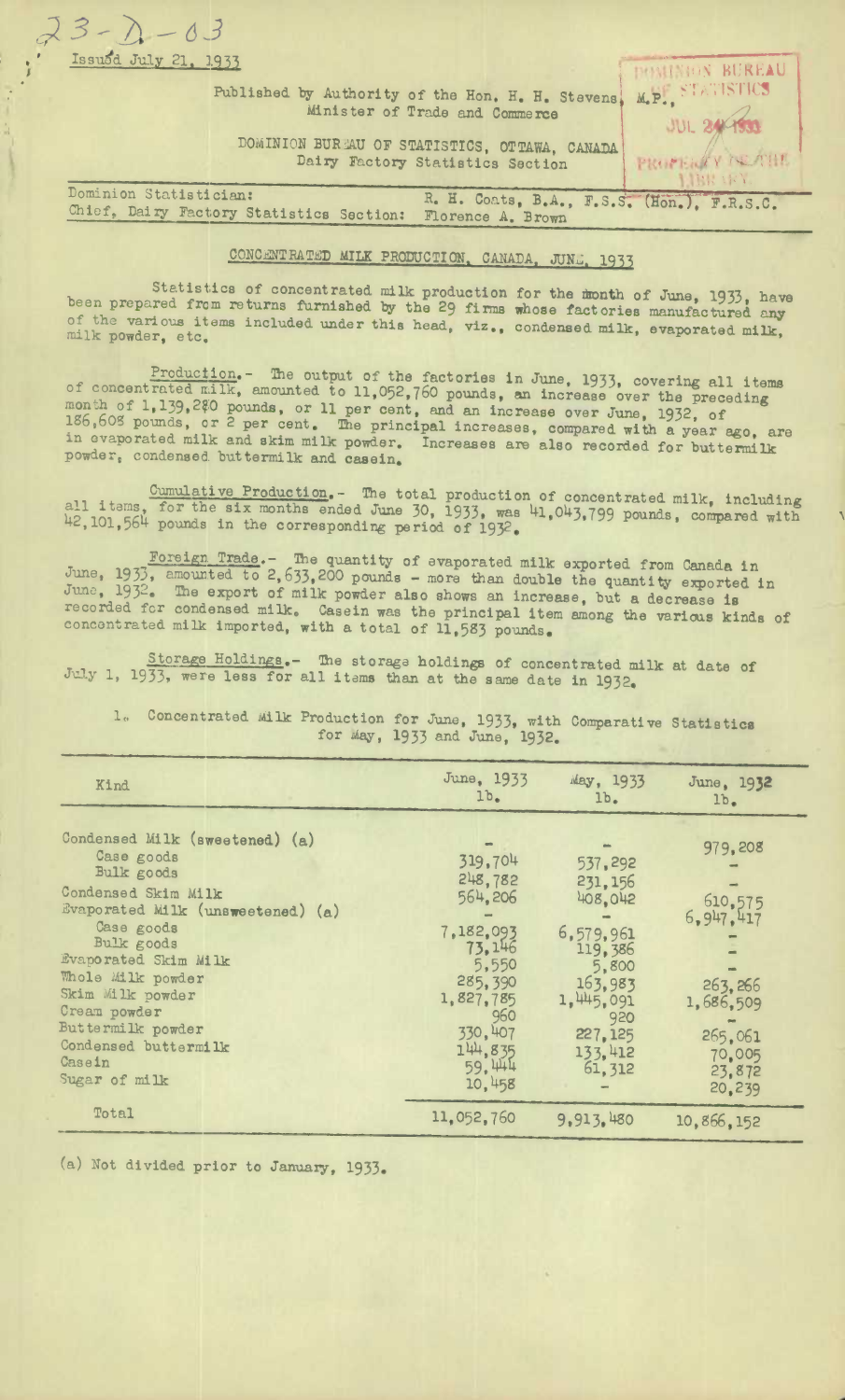



 $\label{eq:2} \mathbb{E}\left[\left\|\mathcal{L}_{\mathbf{a}}\right\|_{\mathcal{H}}\right]_{\mathcal{H}}\leq \mathbb{E}\left[\left\|\mathcal{L}_{\mathbf{a}}\right\|_{\mathcal{H}}\right]_{\mathcal{H}}\leq \mathbb{E}\left[\left\|\mathcal{L}_{\mathbf{a}}\right\|_{\mathcal{H}}\right]_{\mathcal{H}}\leq \mathbb{E}\left[\left\|\mathcal{L}_{\mathbf{a}}\right\|_{\mathcal{H}}\right]_{\mathcal{H}}\leq \mathbb{E}\left[\left\|\mathcal{L}_{\mathbf{a}}\right\|_{\math$ 



## <u> 1988 André Mindres and Kartine</u>

s a b a starfolgt streeth has a the street Albert March Parker and Constitution of the Constitution

 $\label{eq:2.1} \mathcal{L}(\mathcal{L}^{\mathcal{L}}) = \mathcal{L}(\mathcal{L}^{\mathcal{L}}) \mathcal{L}^{\mathcal{L}}(\mathcal{L}^{\mathcal{L}})$ 

| control and completed for mandole many in control edges to a line to specified in the sequence of the dealership and security and the second interview of the second control of the second control of the second control of th |                          | The the contract of the state of the contract of the contract of the contract of the contract of the contract of the contract of the contract of the contract of the contract of the contract of the contract of the contract | The provided and the company of the model provided and the approximate and the constitution of |             |
|--------------------------------------------------------------------------------------------------------------------------------------------------------------------------------------------------------------------------------|--------------------------|-------------------------------------------------------------------------------------------------------------------------------------------------------------------------------------------------------------------------------|------------------------------------------------------------------------------------------------|-------------|
| Sie and and the state                                                                                                                                                                                                          | <b>Contract Contract</b> |                                                                                                                                                                                                                               |                                                                                                | $1.1 - 1.1$ |
| <b>March 1979</b>                                                                                                                                                                                                              |                          |                                                                                                                                                                                                                               |                                                                                                |             |

| <b>State</b><br>$\sim$                             |                                                                                                                                                                                                                                                                |                                                                                                                                                                                                                                                                                                                                                                                                                                 |
|----------------------------------------------------|----------------------------------------------------------------------------------------------------------------------------------------------------------------------------------------------------------------------------------------------------------------|---------------------------------------------------------------------------------------------------------------------------------------------------------------------------------------------------------------------------------------------------------------------------------------------------------------------------------------------------------------------------------------------------------------------------------|
| ◆<br>$\sigma_{\rm{tot}}$<br>$\sim$<br>0.6          | $-4$<br>$\mathbb{R}^{n \times n}$<br>的气花                                                                                                                                                                                                                       | $\alpha\cdot\delta\cdot\sigma\cdot$<br>40.744                                                                                                                                                                                                                                                                                                                                                                                   |
| $1.18 - 1.1$                                       | $\alpha$<br>Arrest Made<br>$\mathbb{R}^n$<br>$\ddot{\phantom{0}}$                                                                                                                                                                                              | $\sim$ $\sim$                                                                                                                                                                                                                                                                                                                                                                                                                   |
| pila<br>$\sim$ 10 $\pm$<br>$\pm$<br>$\lambda$<br>k | <b>HELP</b><br>$10^{-4}$ M                                                                                                                                                                                                                                     | $n - n$                                                                                                                                                                                                                                                                                                                                                                                                                         |
| $\mathbf{G}$                                       | $\sim$<br>$\sim$ $\sim$<br><b>B</b> 11                                                                                                                                                                                                                         | $\mathbb{C}^{\mathbb{C}}_{\mathbb{C}^{\mathbb{C}}_{\mathbb{C}^{\mathbb{C}}_{\mathbb{C}^{\mathbb{C}}_{\mathbb{C}^{\mathbb{C}}_{\mathbb{C}^{\mathbb{C}}_{\mathbb{C}^{\mathbb{C}}_{\mathbb{C}^{\mathbb{C}}_{\mathbb{C}^{\mathbb{C}}_{\mathbb{C}^{\mathbb{C}}_{\mathbb{C}^{\mathbb{C}}_{\mathbb{C}^{\mathbb{C}}_{\mathbb{C}^{\mathbb{C}}_{\mathbb{C}^{\mathbb{C}}_{\mathbb{C}^{\mathbb{C}}_{\mathbb{C}^{\mathbb$<br>$\sim$<br>$f -$ |
| $\mathbf{a} = \mathbf{a} + \mathbf{b}$<br>$0 - 0$  | B<br>$\sim$ $\sim$<br><b>STIL</b>                                                                                                                                                                                                                              | $\mathbb{Z}^2$ , $\mathbb{Z}^2$<br>and the                                                                                                                                                                                                                                                                                                                                                                                      |
|                                                    | P.                                                                                                                                                                                                                                                             | $\mathcal{C}$<br>$\sim$                                                                                                                                                                                                                                                                                                                                                                                                         |
| $\sigma = \sigma$                                  | tria julia<br>$\overline{\phantom{a}}$<br>$\mathbb{Q}$<br>$\sim$ $-$<br>$\sim$                                                                                                                                                                                 |                                                                                                                                                                                                                                                                                                                                                                                                                                 |
| $\mathcal{D}(\mathbb{Q})$<br>$\sim$ $-$<br>×       | <b>的复数</b>                                                                                                                                                                                                                                                     |                                                                                                                                                                                                                                                                                                                                                                                                                                 |
|                                                    | $\mathcal{R}^{\mathcal{L}}_{\mathcal{L}^{\mathcal{L}}}$ , and $\mathcal{R}^{\mathcal{L}}_{\mathcal{L}^{\mathcal{L}}}$                                                                                                                                          | 四倍。                                                                                                                                                                                                                                                                                                                                                                                                                             |
|                                                    | 28<br>$\alpha$ .<br>٠<br>and the                                                                                                                                                                                                                               | 82.<br>$\frac{1}{2}$ . $\frac{5}{2}$ ,                                                                                                                                                                                                                                                                                                                                                                                          |
| the control of the control of<br>$\sim$            | <b>PERSONAL PRINT PLAN STATISTICS</b> IN THE RESIDENCE PRINT OF THE RESIDENT AND RESIDENCE IN THE RESIDENCE OF THE RESIDENCE OF THE RESIDENCE OF THE RESIDENCE OF THE RESIDENCE OF THE RESIDENCE OF THE RESIDENCE OF THE RESIDENCE<br>and the state<br>$5 - 1$ | the contract of the contract of                                                                                                                                                                                                                                                                                                                                                                                                 |

ster<br>General Sterne (1911)

 $\label{eq:1} \frac{1}{\sqrt{2}}\left(\frac{1}{\sqrt{2}}\right)^{2} \left(\frac{1}{\sqrt{2}}\right)^{2} \left(\frac{1}{\sqrt{2}}\right)^{2} \left(\frac{1}{\sqrt{2}}\right)^{2} \left(\frac{1}{\sqrt{2}}\right)^{2} \left(\frac{1}{\sqrt{2}}\right)^{2} \left(\frac{1}{\sqrt{2}}\right)^{2} \left(\frac{1}{\sqrt{2}}\right)^{2} \left(\frac{1}{\sqrt{2}}\right)^{2} \left(\frac{1}{\sqrt{2}}\right)^{2} \left(\frac{1}{\sqrt{2}}\right)^{2} \left(\frac{$ 

 $\mathbb{E}\left\{x\right\}$  . The same of  $\mathbb{E}\left\{x\right\}$  , and  $\mathbb{E}\left\{x\right\}$  , and  $\mathbb{E}\left\{x\right\}$  , and  $\mathbb{E}\left\{x\right\}$  , and  $\mathbb{E}\left\{x\right\}$  , and  $\mathbb{E}\left\{x\right\}$  , and  $\mathbb{E}\left\{x\right\}$  , and  $\mathbb{E}\left\{x\right\}$  , and  $\mathbb{E$ 

 $\mathbb{C}^{\mathbb{Z}^+}$  $\begin{array}{c} \bullet \\ \bullet \\ \bullet \\ \bullet \end{array}$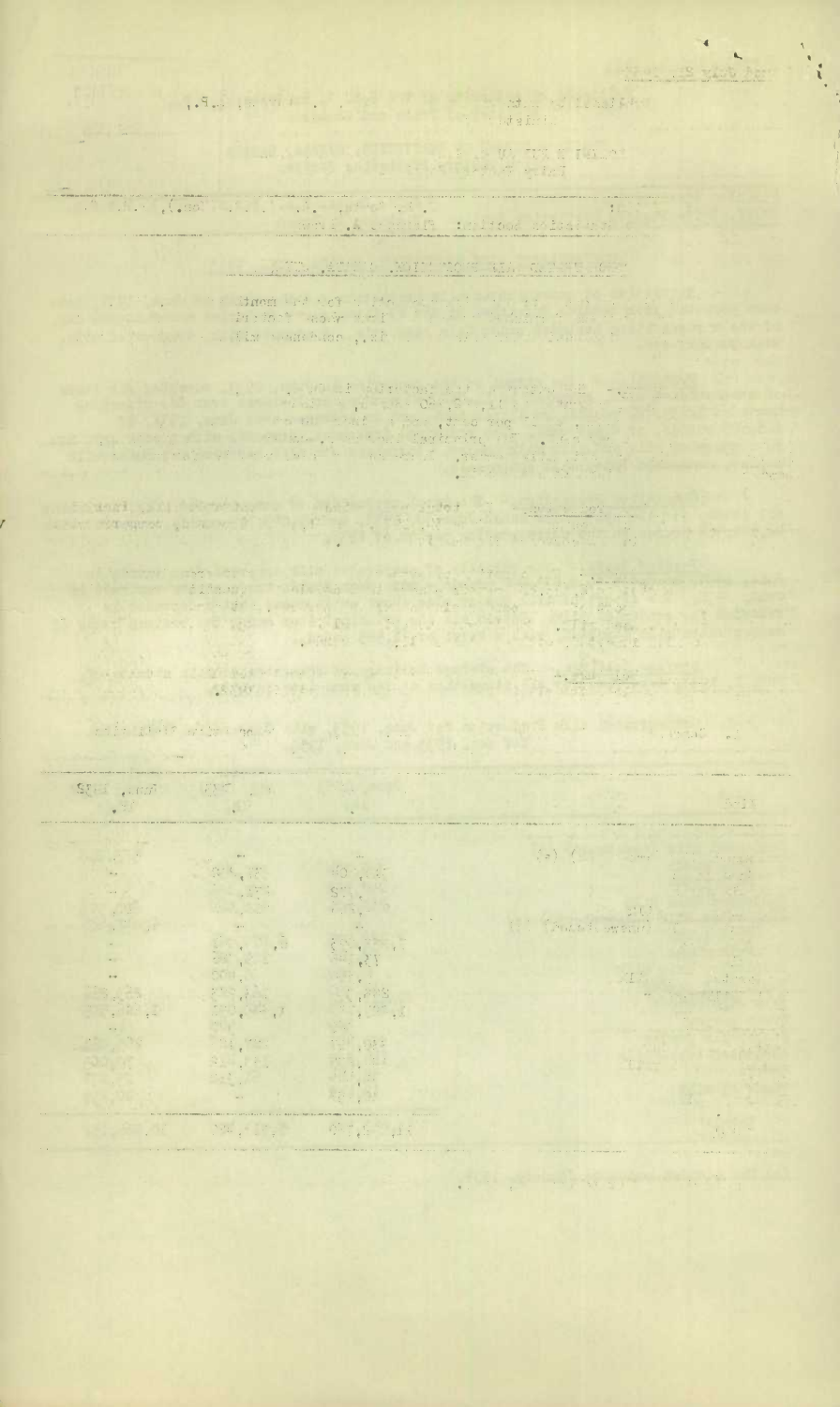2. Cumulative Production of Concentrated wilk for the six months ended June 30, 1933, with Comparative Statistics for the six months ended June 30, 1932.

ŧ

|                                                                                                                                                                                                                                                                            | 1933<br>1 <sub>b</sub>                                                                                                                       | 1932<br>1 <sub>b</sub>                                                                                  |
|----------------------------------------------------------------------------------------------------------------------------------------------------------------------------------------------------------------------------------------------------------------------------|----------------------------------------------------------------------------------------------------------------------------------------------|---------------------------------------------------------------------------------------------------------|
| Condensed milk<br>Case goods<br>Bulk goods<br>Condensed skim milk<br>Evaporated milk<br>Case goods<br>Bulk goods<br>Evaporated skim milk<br>Whole milk powder<br>Skim milk powder<br>Cream powder<br>Buttermilk powder<br>Condensed but termilk<br>Sugar of milk<br>Casein | 2.887,262<br>2,022,052<br>2,007.629<br>24, 754, 872<br>321,670<br>13.472<br>531, 367<br>6,738,023<br>5.484<br>1,016,109<br>522.690<br>10,458 | 5,628,027<br>2,619,534<br>25,856,923<br>574,069<br>6,081.165<br>10,074<br>995, 365<br>187.983<br>38.445 |
| Total                                                                                                                                                                                                                                                                      | 212,711<br>41.043.799                                                                                                                        | 109.979<br>42, 101. 564                                                                                 |

3. ProductIon by Monthe of Condensed Milk, vaporated Milk and Skim Milk Powder for the period January to June, 1933.

|                                                      | Condensed Milk                                                 |                                                                 | Evaporated Milk                                                            |                                                            | Skim Milk                                                             |
|------------------------------------------------------|----------------------------------------------------------------|-----------------------------------------------------------------|----------------------------------------------------------------------------|------------------------------------------------------------|-----------------------------------------------------------------------|
|                                                      | Case goods                                                     | Bulk goods                                                      | Case goods                                                                 | Bulk goods                                                 | Powder                                                                |
|                                                      | 1 <sub>b</sub>                                                 | 1 <sub>b<sub>a</sub></sub>                                      | $1b_{\bullet}$                                                             | 1b <sub>•</sub>                                            | 1b <sub>•</sub>                                                       |
| January<br>February<br>March<br>April<br>May<br>June | 505.665<br>517.275<br>387.466<br>619,860<br>537,292<br>319.704 | 345,843<br>459.224<br>572.618<br>164.429<br>231, 156<br>248.782 | 2,012.143<br>1,559,513<br>2,651,054<br>4,770,108<br>6,579,961<br>7,182,093 | 25.588<br>23,522<br>52,773<br>27, 255<br>119,386<br>73,146 | 790,633<br>742.993<br>878.344<br>1,053,177<br>1, 445.091<br>1,827,785 |

4. Imports and Exports of Concentrated Milk Products, June 1933, with Comparative Statistics for May, 1933 and June, 1932.

|                                                            |                                 | Quantity Imported     |                                                                      |                                           | Quantity Exported                    |                                           |  |
|------------------------------------------------------------|---------------------------------|-----------------------|----------------------------------------------------------------------|-------------------------------------------|--------------------------------------|-------------------------------------------|--|
|                                                            | June.<br>1933<br>1 <sub>b</sub> | May.<br>1933<br>$1b-$ | June,<br>1932<br>1 <sub>b</sub>                                      | June.<br>1933<br>1 <sub>b</sub>           | May.<br>1933<br>1 <sub>b</sub>       | June.<br>1932<br>1 <sub>b</sub>           |  |
| Condensed milk<br>Evaporated milk<br>Milk powder<br>Casein | 2,691<br>372<br>11.583          | 20<br>5,722<br>903    | 7,627<br>$\overline{\phantom{a}}$<br>$\overline{\phantom{a}}$<br>127 | 179.400<br>2,633,200<br>283.000<br>$\sim$ | 363,300<br>1,924,600<br>450,100<br>- | 521,000<br>1,102,000<br>163,300<br>33,600 |  |

5. Concentrated. Milk Products in Cold Storage War houses, July 1, 1933 with Comparative Statistics for June 1, 1933 and July 1, 1932.

|                     | July 1, 1933   | June 1, 1933   | July 1, 1932   |
|---------------------|----------------|----------------|----------------|
|                     | 1 <sub>b</sub> | 1 <sub>b</sub> | 1 <sub>b</sub> |
| Condensed milk      | 691,889        | 746,294        | 834.621        |
| Condensed skim milk | 264.795        | 93.470         | 302,013        |
| Evaporated milk     | 8,232,565      | 5.426.578      | 11, 857, 934   |
| Whole milk powder   | 541,728        | 300,905        | 1,066,752      |
| Skim milk powder    | 1,873,370      | 1,822,563      | 2,298,405      |
| Cream powder        | 5.344          | 4.607          | 22.235         |
| Casein              | 90, 477        | 125, 300       | 332.689        |